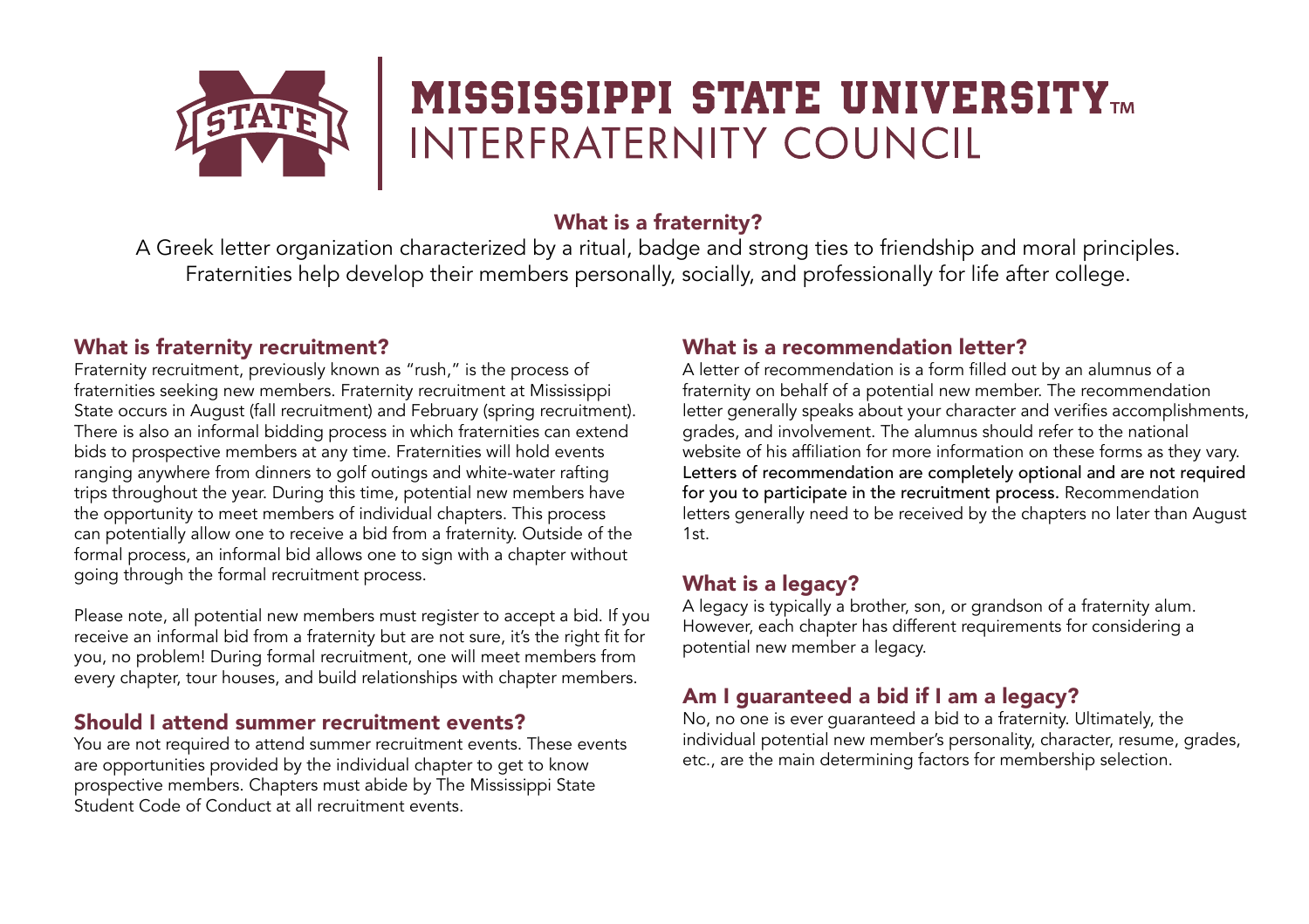

# **MISSISSIPPI STATE UNIVERSITYTM** INTERFRATERNITY COUNCIL

### If I go through recruitment, do I have to join a fraternity?

Although most students who participate in recruitment at MSU do join a fraternity, it is not required. The formal recruitment process is an excellent opportunity to meet fellow MSU students and build relationships.

## Is Mississippi State IFC on social media?

Yes! Following/adding us on the following social media outlets is one of the best ways to stay informed about MSU. We will constantly post updates to information regarding recruitment and Greek events throughout the year. If you are looking for a way to learn more about our chapters or Fraternity & Sorority Life in general, be sure to take a look at our social media accounts.

Website: www.greeks.msstate.edu

Facebook: Mississippi State University Fraternity & Sorority Life

Twitter: @msstateifc

Instagram: msstateifc

### How do I register for recruitment?

Registration for recruitment opens June 1st and closes the day recruitment begins. You may register at www.greeks.msstate.edu. Any student that accepts an informal bid to a fraternity must still register and pay the bid acceptance fee.

### Is there a fee for recruitment?

There is no fee to participate in the formal or informal recruitment process.

## How do I know that my registration is complete?

After you register online, you will receive a confirmation email. If you do not receive a confirmation email, please contact Rob Hendren, Director of Recruitment, at 662-325-3917 or ifcrecruitment@saffairs.msstate.edu.

### Do grades matter?

Each fraternity has a grade point average requirement specific to the organization. Typically, the average to extend a bid is a 2.2.75-grade point average.

Academic performance is a standard within the fraternity community; therefore, grades are a significant factor in the membership selection process. However, academics are only one of those factors.